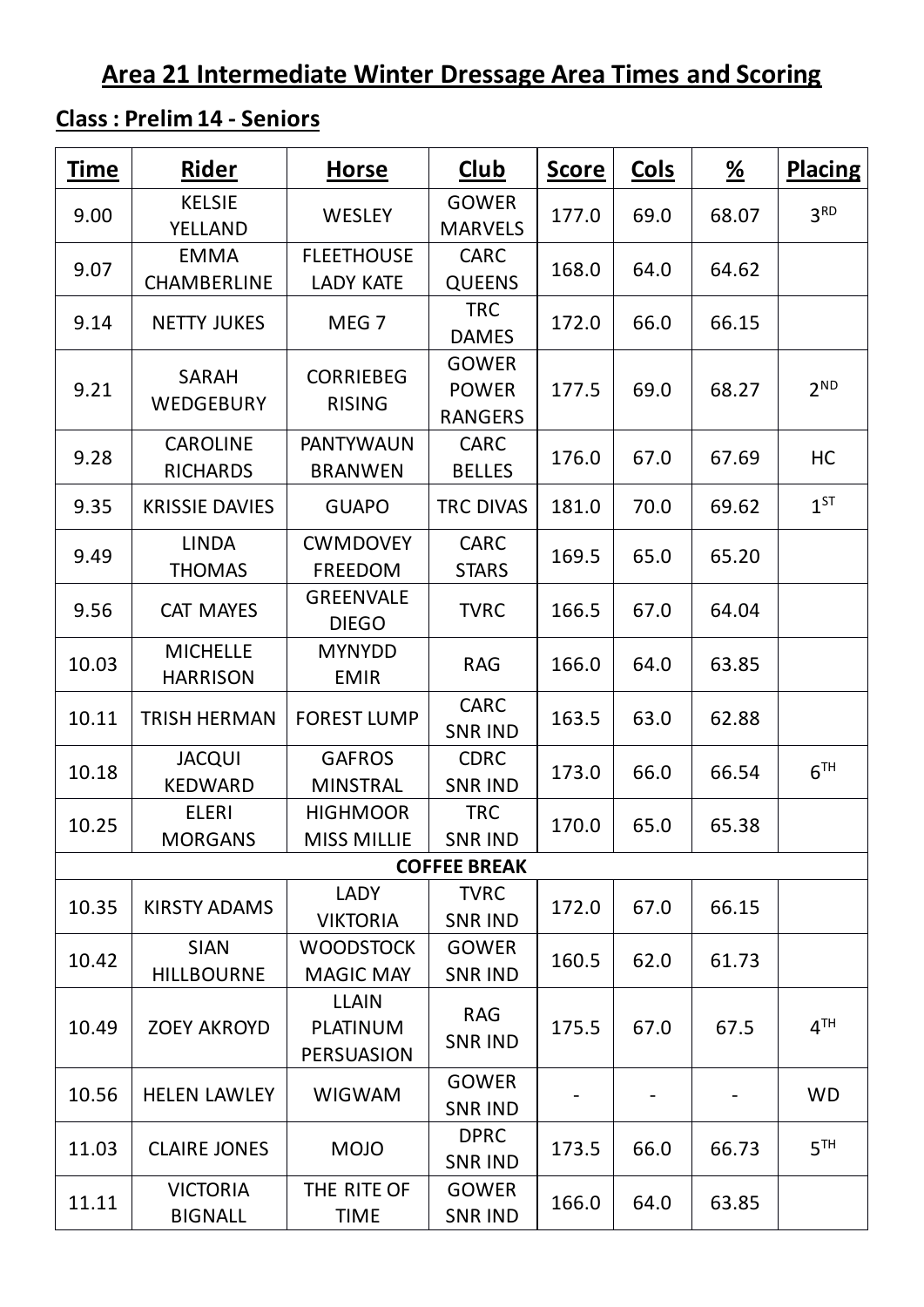## **Class : Prelim 14 - Juniors**

| <b>Time</b> | <b>Rider</b>                                     | <b>Horse</b>                          | Club                            | <b>Score</b> | Cols | $\frac{\%}{\sqrt{2}}$ | <b>Placing</b>  |
|-------------|--------------------------------------------------|---------------------------------------|---------------------------------|--------------|------|-----------------------|-----------------|
| 11.18       | <b>PHEOBE</b><br><b>GREENAWAY</b>                | MEGAN (13)                            | <b>CARC</b><br><b>JNR TEAM</b>  | 177.0        | 68.0 | 68.07                 | HC              |
| 11.25       | <b>HARPER</b><br>O'NEIL<br><b>WILLIAMS</b>       | <b>CHASWILL</b><br><b>MASCOT</b>      | <b>GOWER</b><br><b>JNR IND</b>  | 165.5        | 64.0 | 63.65                 | 5 <sup>TH</sup> |
| 11.32       | <b>SOPHIE</b><br><b>MANSELL</b>                  | <b>BRYNGARN</b><br><b>SILVER COIN</b> | <b>CARC</b><br><b>JNR IND</b>   | 175.5        | 67.0 | 67.5                  | 2 <sup>ND</sup> |
| 11.39       | <b>SOFIA DI</b><br><b>LOLIO</b>                  | <b>GLENROWEN</b><br><b>FUDGE</b>      | <b>GOWER</b><br><b>JNR TEAM</b> | 172.5        | 65.0 | 66.35                 | 3 <sup>RD</sup> |
| 11.46       | <b>BECCA</b><br><b>FLEMING</b><br><b>JENKINS</b> | <b>TIDE STREAM</b>                    | DP JNR<br><b>IND</b>            | 178.0        | 69.0 | 68.46                 | $1^{ST}$        |
| 11.53       | <b>REBECCA</b><br><b>MULLINS</b>                 | <b>ENDEARING</b>                      | <b>GOWER</b><br>JNR IND         | 169.5        | 66.0 | 65.19                 | 4 <sup>TH</sup> |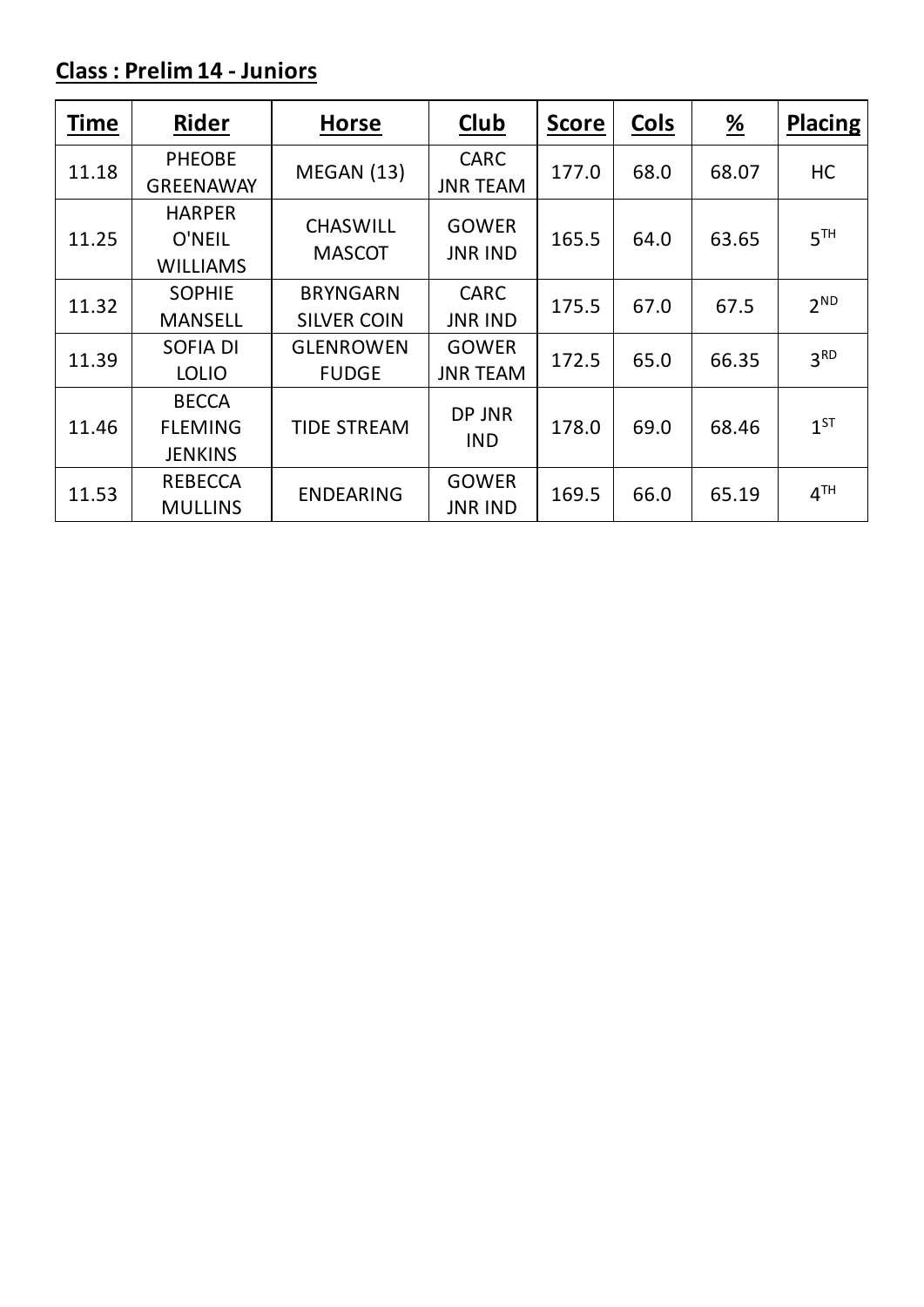## **Class : Prelim 13 - Juniors**

| <b>Time</b> | <b>Rider</b>     | <b>Horse</b>       | <b>Club</b>     | <b>Score</b> | <b>Cols</b> | <u>%</u> | <b>Placing</b>  |
|-------------|------------------|--------------------|-----------------|--------------|-------------|----------|-----------------|
|             | <b>COURTNEY</b>  | <b>MOCKBEGGAR</b>  | <b>DPRC</b>     | 144.0        | 58.0        | 55.38    | 4 <sup>TH</sup> |
| 12.15       | <b>WILLIAMS</b>  | <b>BLACK FLY</b>   | <b>JNR IND</b>  |              |             |          |                 |
| 12.22       | <b>PHEOBE</b>    | MEGAN (13)         | <b>CARC</b>     | 192.0        | 75.0        | 73.85    | $1^{ST}$        |
|             | <b>GREENAWAY</b> |                    | <b>JNRIND</b>   |              |             |          |                 |
|             | <b>SOPHIE</b>    | <b>BRYNGARN</b>    | <b>CARC JNR</b> | 169.0        | 66.0        | 65.0     | $2^{ND}$        |
| 12.29       | <b>MANSELL</b>   | <b>SILVER COIN</b> | <b>TEAM</b>     |              |             |          |                 |
| 12.36       | <b>FAYE</b>      | <b>WISHFUL</b>     | <b>GOWER</b>    | 167.5        |             | 64.42    | 3 <sup>RD</sup> |
|             | <b>WALKER</b>    | <b>THINKING</b>    | <b>JNR TEAM</b> |              | 64.0        |          |                 |

## **Class : Novice 27 - Seniors**

| <b>Time</b> | Rider            | <b>Horse</b>          | Club                 | <b>Score</b> | <b>Cols</b> | $\frac{\%}{\sqrt{2}}$ | <b>Placing</b>  |
|-------------|------------------|-----------------------|----------------------|--------------|-------------|-----------------------|-----------------|
| 12.49       | <b>VICTORIA</b>  | THE RITE OF           | <b>GOWER</b>         | 169.5        | 51.0        | 6.54                  | 9 <sup>TH</sup> |
|             | <b>BIGNALL</b>   | <b>TIME</b>           | <b>MARVELS</b>       |              |             |                       |                 |
| 12.57       | <b>KATH</b>      | <b>MAJESTIC</b>       | <b>CARC</b>          | 190.0        | 55.0        | 67.86                 | $2^{ND}$        |
|             | <b>GRAVELL</b>   | <b>FOOTPRINTS</b>     | <b>QUEENS</b>        |              |             |                       |                 |
|             | <b>ELERI</b>     | <b>HIGHMOOR</b>       | <b>TRC</b>           |              |             |                       | 3 <sup>RD</sup> |
| 13.04       | <b>MORGANS</b>   | <b>MISS MILLIE</b>    | <b>DAMES</b>         | 189.5        | 53.0        | 67.68                 |                 |
|             | <b>LUCY</b>      | <b>TEALSON</b>        | <b>GOWER</b>         |              |             |                       |                 |
| 13.11       |                  | <b>VALENTINO</b>      | <b>POWER</b>         | 187.0        | 55.0        | 66.79                 | 4 <sup>TH</sup> |
|             | <b>CLEAVER</b>   |                       | <b>RANGERS</b>       |              |             |                       |                 |
| 13.18       | <b>SOPHIE</b>    | <b>CRAIGS WELSH</b>   | <b>CARC</b>          | 200.5        | 59.0        | 71.61                 | $1^{ST}$        |
|             | <b>JONES</b>     | <b>DRAGON</b>         | <b>BELLES</b>        |              |             |                       |                 |
| 13.25       | <b>RIANNE</b>    | <b>CHAMPAGNE 'N'</b>  | <b>TRC DIVAS</b>     | 182.5        | 52.0        | 65.18                 | 7 <sup>TH</sup> |
|             | <b>FULTON</b>    | <b>CAVIAR</b>         |                      |              |             |                       |                 |
| 13.32       | <b>AMY WILDE</b> | <b>SPOTTED</b>        | <b>CARC</b>          | 184.5        | 53.0        | 65.89                 | 5 <sup>TH</sup> |
|             |                  | <b>WARRIOR</b>        | <b>STARS</b>         |              |             |                       |                 |
|             | <b>LARA</b>      | <b>BLACKTHORN</b>     |                      |              | 53.0        |                       | 5 <sup>TH</sup> |
| 13.39       | <b>GRIFFITHS</b> | <b>BEAUTY</b>         | <b>TVRC</b><br>184.5 |              | 65.89       |                       |                 |
| 13.46       | <b>KATHERINE</b> | <b>PSYMPLY DIVINE</b> | <b>RAG</b>           | 177.0        | 52.0        | 63.21                 | 8 <sup>TH</sup> |
|             | <b>HARRISON</b>  |                       |                      |              |             |                       |                 |

## **Class : Novice 27 - Juniors**

| 13.53 | <b>SEREN FORD</b>                | <b>JIMMY HIGH</b>                    | <b>CARC JNR</b><br><b>TEAM</b>  | 193.0 | 58.0 | 68.93 | 2 <sup>ND</sup> |
|-------|----------------------------------|--------------------------------------|---------------------------------|-------|------|-------|-----------------|
| 13.59 | <b>REBECCA</b><br><b>MULLINS</b> | <b>YARLBANK</b><br><b>MOONDUST</b>   | <b>GOWER</b><br><b>JNR TEAM</b> | 176.5 | 53.0 | 63.04 | 3 <sup>RD</sup> |
| 14.06 | LATISHA<br><b>COLES</b>          | <b>SINGING ULTRA</b><br><b>FLASH</b> | <b>CARC JNR</b><br><b>IND</b>   | 201.0 | 59.0 | 71.79 | $1^{ST}$        |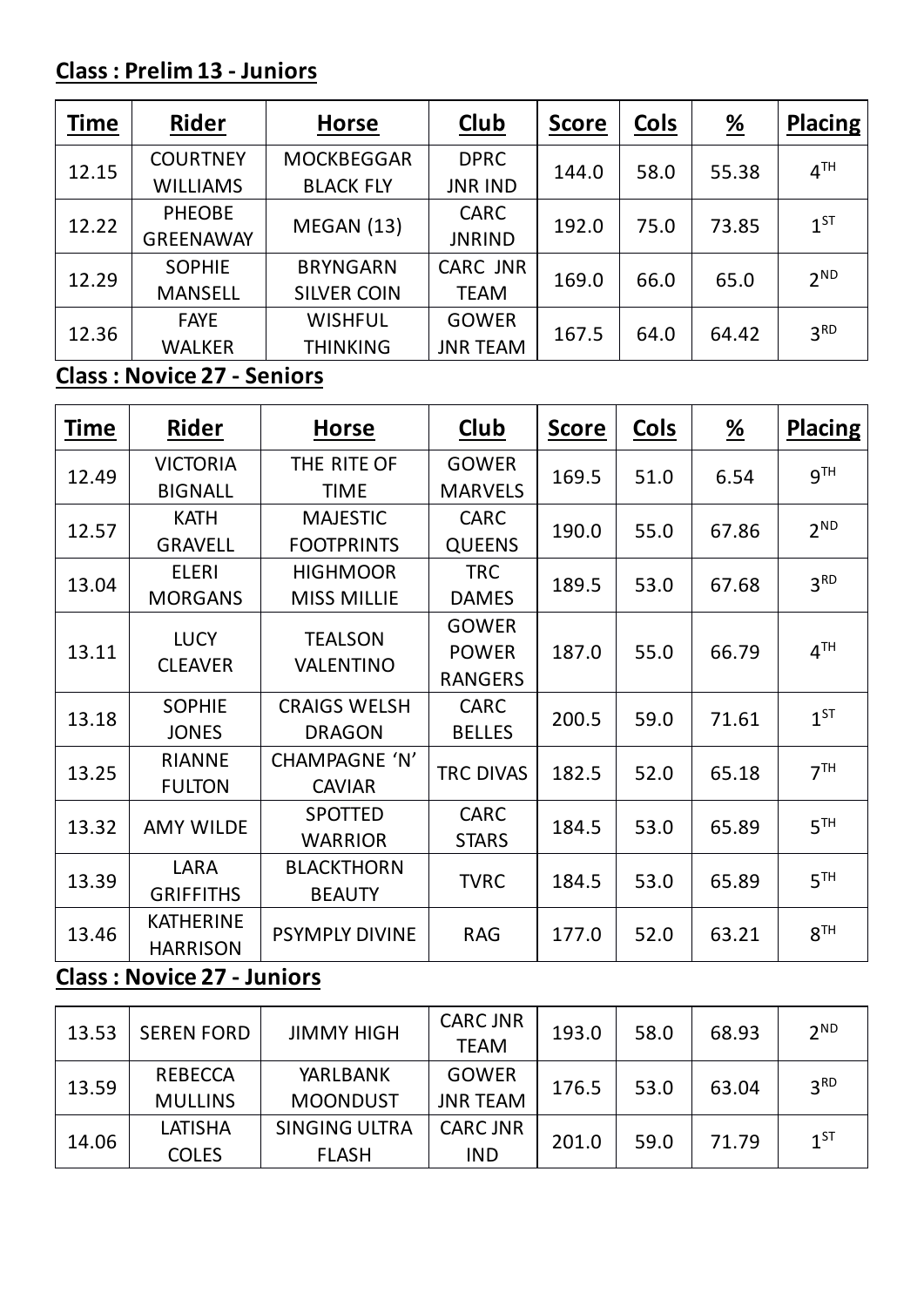### **Class : Novice 34 - Seniors**

| <b>Time</b> | <u>Rider</u>                     | <b>Horse</b>                               | <u>Club</u>                                    | <b>Score</b> | <u>Cols</u> | $\frac{\%}{\sqrt{2}}$ | <b>Placing</b>   |
|-------------|----------------------------------|--------------------------------------------|------------------------------------------------|--------------|-------------|-----------------------|------------------|
| 14.15       | <b>TERESA</b><br><b>JONES</b>    | <b>ROSEGOLD</b>                            | <b>GOWER</b><br><b>MARVELS</b>                 | 125.0        | 36.5        | 59.52                 | <b>g</b> TH      |
| 14.22       | <b>JANISE</b>                    | <b>GHANDI STAR</b>                         | <b>CARC</b><br><b>QUEENS</b>                   | 127          | 38.5        | 60.48                 | 7 <sup>TH</sup>  |
| 14.29       | <b>WENDY</b><br><b>ROBERTS</b>   | <b>MISS MAY</b>                            | <b>TRC</b><br><b>DAMES</b>                     | 126.5        | 36.0        | 60.24                 | 8 <sup>TH</sup>  |
| 14.36       | <b>HARRIET</b><br><b>HOLYOAK</b> | <b>SEDRUM</b>                              | <b>GOWER</b><br><b>POWER</b><br><b>RANGERS</b> | 124.5        | 37.5        | 59.29                 | $10^{TH}$        |
| 14.43       | <b>BRIONY</b><br><b>CUTLER</b>   | <b>HEBOG AMY</b>                           | <b>CARC</b><br><b>BELLS</b>                    | 150.0        | 43.5        | 71.43                 | $2^{ND}$         |
| 14.51       | <b>HANNAH</b><br><b>WARREN</b>   | PENSTRUMBLY<br><b>MARY POPPINS</b>         | <b>TRC DIVAS</b>                               | 151.5        | 43.5        | 72.14                 | $1^{ST}$         |
| 14.58       | <b>TRISH</b><br><b>HEARN</b>     | <b>EARTH</b><br><b>TREMOR</b>              | <b>CARC</b><br><b>STARS</b>                    | 119.5        | 34.0        | 56.90                 | $12^{TH}$        |
| 15.05       | <b>KIRSTY</b><br><b>ADAMS</b>    | <b>LADY VIKTORIA</b>                       | <b>TVRC</b>                                    | 137.0        | 39.0        | 65.24                 | 4 <sup>TH</sup>  |
| 15.12       | <b>ZOEY</b><br><b>AKROYD</b>     | <b>LLAIN PLATINUM</b><br><b>PERSUASION</b> | <b>RAG</b>                                     | 132.5        | 38.5        | 63.10                 | 6 <sup>TH</sup>  |
| 15.19       | <b>LATISHA</b><br><b>COLES</b>   | <b>SINGING ULTRA</b><br><b>FLASH</b>       | <b>CARC JNR</b><br><b>TEAM</b>                 | N/A          | N/A         | N/A                   | N/A              |
| 15.26       | <b>SEREN FORD</b>                | <b>JIMMY HIGH</b>                          | <b>CARC JNR</b><br><b>IND</b>                  | N/A          | N/A         | N/A                   | N/A              |
| 15.33       | <b>ANNA</b><br><b>JAMES</b>      | ROXII                                      | <b>DPRC</b><br><b>SNR IND</b>                  | 157.5        | 40.0        | 65.48                 | 3 <sup>RD</sup>  |
| 15.41       | <b>LOUISE</b><br><b>HARRIS</b>   | <b>GENAL NALA</b>                          | <b>TRC SNR</b><br><b>IND</b>                   |              |             | $\overline{0}$        | E                |
| 15.48       | <b>CHER GILL</b>                 | <b>CRYSTAL FLAME</b>                       | <b>RAG SNR</b><br><b>IND</b>                   | 124.5        | 36          | 59.29                 | $11^{\text{TH}}$ |
| 15.55       | LARA<br><b>GRIFFITHS</b>         | <b>BLACKTHORN</b><br><b>BEAUTY</b>         | <b>TVRC SNR</b><br><b>IND</b>                  | 134.0        | 38.5        | 63.81                 | 5 <sup>TH</sup>  |

## **Class : Novice 34 - Juniors**

| 15.19 | LATISHA<br><b>COLES</b> | <b>SINGING ULTRA</b><br><b>FLASH</b> | <b>CARC JNR</b><br>TEAM       | 140.0 | 39.5 | 66.67 | 2 <sub>ND</sub> |
|-------|-------------------------|--------------------------------------|-------------------------------|-------|------|-------|-----------------|
| 15.26 | <b>SEREN FORD</b>       | <b>JIMMY HIGH</b>                    | <b>CARC JNR</b><br><b>IND</b> | 149.5 | 43.5 | 71.19 | $1^{ST}$        |